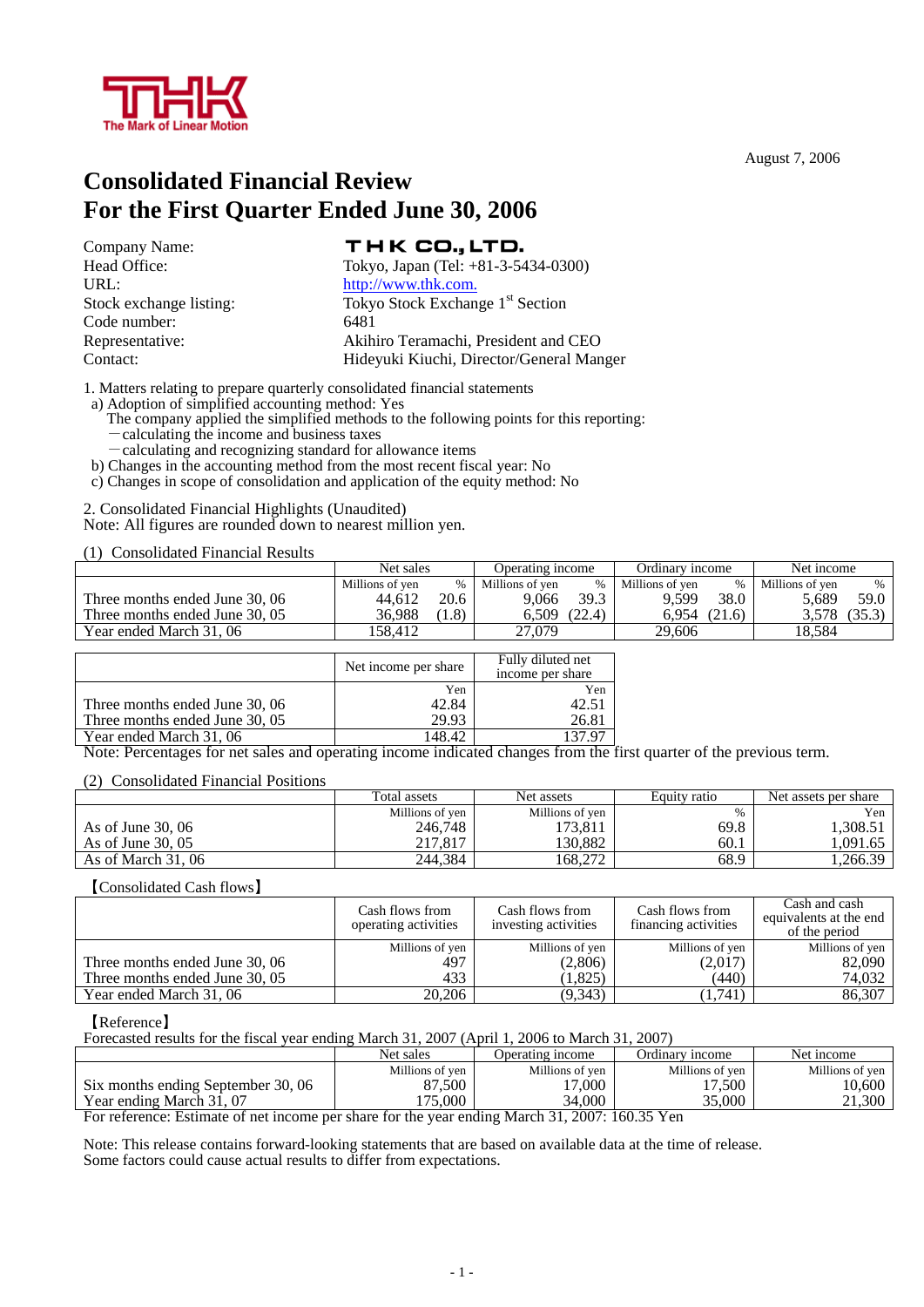## **Business Performance (Consolidated)**

Total net sales for the first quarter ended June 30, 2006 (April 1, 2006-June 30, 2006) increased ¥7,624 million, or 20.6 percent, from the same quarter of the previous fiscal year, to ¥44,612 million. Demands to the electronics sector (mainly for semiconductors and liquid-crystal manufacturing devices), machine tools, and general machinery sectors continued to be strong in all areas.

The cost-to-sales ratio was 61.6 percent, a 1.3 percent decrease compared with the same quarter of the previous fiscal year, helped by improvement in capacity utilization that resulted from sales increases, and to cost-reduction efforts. Operating income was 9,066 million, increased 2,557 million, or 39.3 percent, and operating margin was 20.3 percent, a 2.7 percent increase.

## **Financial Condition (Consolidated)**

#### **(1) Balance Sheet Analysis**

Total assets for the first quarter ended June 30, 2006, were 246,748 million, and increased ¥2,363 million from the previous consolidated fiscal year-end. This is mainly because the outstanding balance of accounts receivable gained, helped by sales increases.

Liabilities stood at ¥72,936 million, a decrease of ¥1,656 million from the previous consolidated fiscal year-end, due mainly to a decline in current liabilities caused by payments of corporate income taxes.

Net assets for the first quarter ended June 30, 2006, were 173,811 million. This is due mainly to the posting of quarterly net income. An equity ratio was 69.8 percent.

## **(2) Cash Flow Statement Analysis**

# *Cash Flows from Operating Activities:*

Although income before adjustment of taxes was ¥9,523 million, because of payment for corporate income taxes and increase of sales credit, as a result, net cash provided by operating activities amounted to ¥497 million. (It was ¥433 million for the same quarter of the previous fiscal year).

#### *Cash Flows from Investing Activities:*

Net cash used in investing activities amounted to ¥2,806 million (it was ¥1,825 million for the same quarter of the previous fiscal year), due to purchases of tangible fixed assets to expand production facilities.

# *Cash Flows from Financing Activities:*

Net cash used in financing activities was ¥2,017 million (It was ¥440 million for the same quarter of the previous fiscal year). It was caused by payment for dividends.

As a result, the outstanding balance of cash and cash equivalents as of this fiscal quarter-end decreased from that of the previous fiscal year-end by ¥4,216 million, to ¥82,090 million.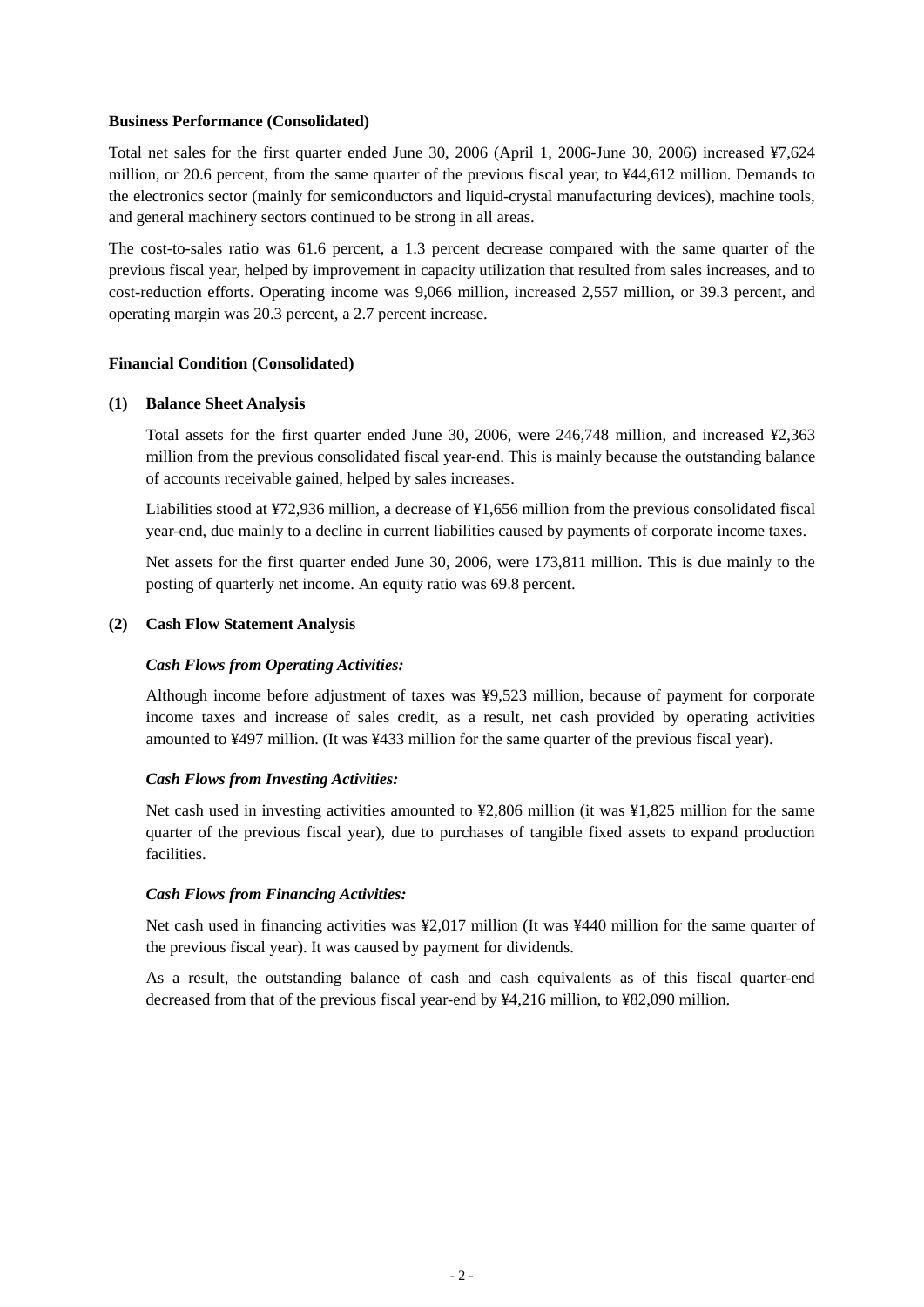#### 【Reference】 1. Non Consolidated Financial Highlights (Unaudited) Note: All figures are rounded down to nearest million yen.

(1) Financial Results

|                                | Net sales       |       | Operating income |        | Ordinary income |      | Net income      |        |
|--------------------------------|-----------------|-------|------------------|--------|-----------------|------|-----------------|--------|
|                                | Millions of ven | %     | Millions of ven  | $\%$   | Millions of ven | $\%$ | Millions of ven | $\%$   |
| Three months ended June 30, 06 | 36.359          | 18.8  |                  | 30.7   | 7.480           | 30.3 | 4.338           | 43.7   |
| Three months ended June 30, 05 | 30.604          | (2.4) | 5.535            | (25.6) | 5.739           |      | 3.019           | (38.5) |
| Year ended March 31, 06        | 30.767          |       | 23.843           |        | 25.563          |      | 16.264          |        |

|                                | Net income per share | Fully diluted net<br>income per share |  |  |
|--------------------------------|----------------------|---------------------------------------|--|--|
|                                | Yen                  | Yen                                   |  |  |
| Three months ended June 30, 06 | 32.67                | 32.42                                 |  |  |
| Three months ended June 30, 05 | 25.18                | 22.57                                 |  |  |
| Year ended March 31, 06        | 29.78<br>---         |                                       |  |  |

Note: Percentages for net sales and operating income indicated changes from the first quarter of the previous term.

### (2) Financial Positions

|                     | Total assets    | Net assets      | Equity ratio  | Net assets per share |  |
|---------------------|-----------------|-----------------|---------------|----------------------|--|
|                     | Millions of yen | Millions of yen | $\frac{0}{0}$ | Yen                  |  |
| As of June $30,06$  | 226,230         | 162.261         | 71.7          | .221.55              |  |
| As of June $30,05$  | 203.546         | 126.438         | 62.1          | . 054.59             |  |
| As of March $31,06$ | 225,568         | 160.061         | 71.0          | . 204.66             |  |

2. Forecasted results for the fiscal year ending March 31, 2007 (April 1, 2006 to March 31, 2007)

|                                                                                                      | Net sales       | Jperating income | Ordinarv income | Net income      |  |  |  |
|------------------------------------------------------------------------------------------------------|-----------------|------------------|-----------------|-----------------|--|--|--|
|                                                                                                      | Millions of ven | Millions of yen  | Millions of ven | Millions of ven |  |  |  |
| Six months ending September 30, 06                                                                   | 72.000          | 14,300           | 14,200          | 3,400           |  |  |  |
| Year ending March 31, 07                                                                             | 44,000          | 28.600           | 28.300          | 16.800          |  |  |  |
| $2007.12640$ V <sub>on</sub><br>Equipmentation of not income non change for the year anding March 21 |                 |                  |                 |                 |  |  |  |

For reference: Estimate of net income per share for the year ending March 31, 2007: 126.48 Yen

Note: This release contains forward-looking statements that are based on available data at the time of release. Some factors could cause actual results to differ from expectations.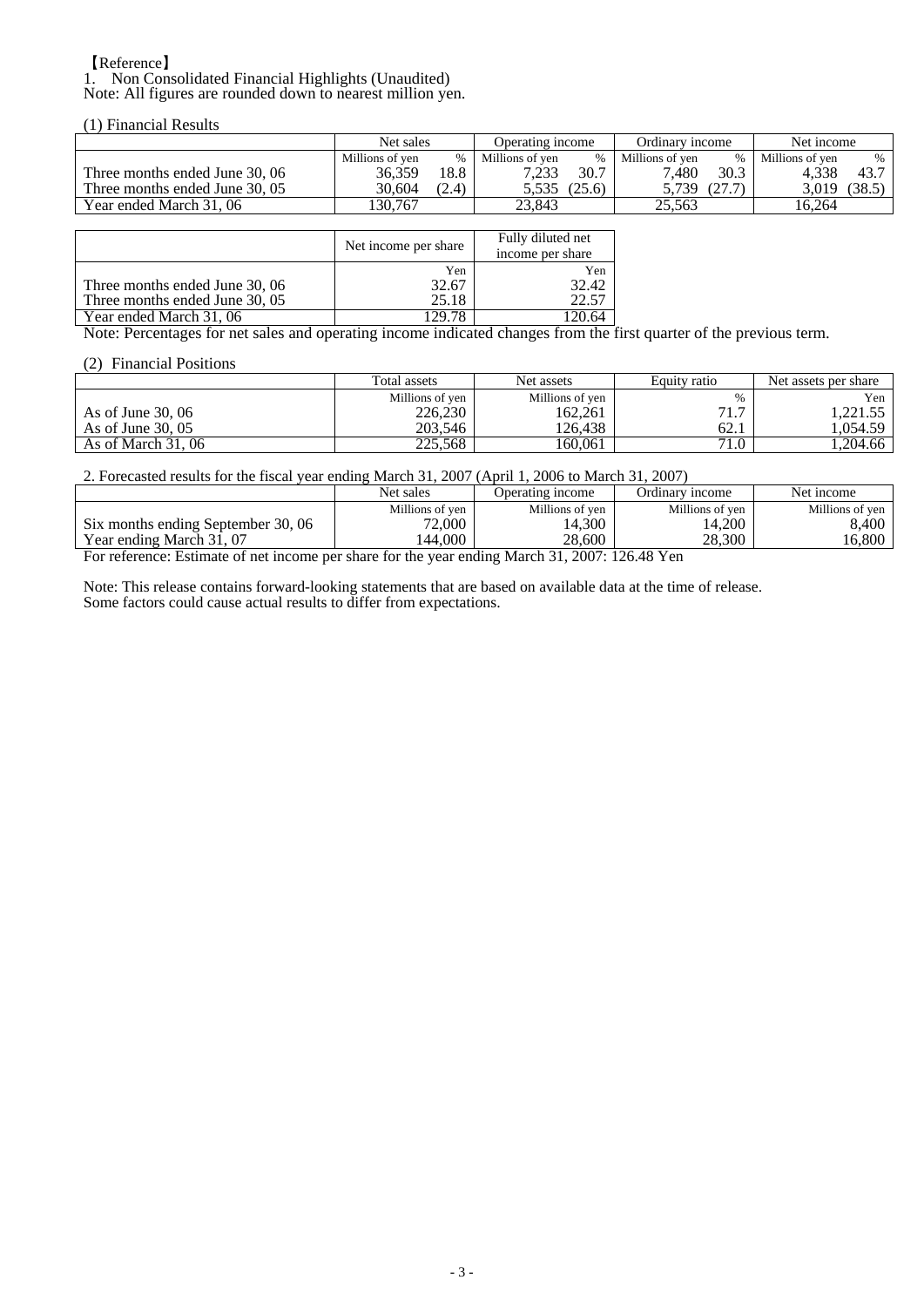# *Consolidated Balance Sheets (Unaudited)*

|                                                                      |                     | (Millions of yen) |                     |       |                          |       |
|----------------------------------------------------------------------|---------------------|-------------------|---------------------|-------|--------------------------|-------|
|                                                                      | As of June 30, 2006 |                   | As of June 30, 2005 |       | As of March 31, 2006     |       |
|                                                                      | Amount              | $\%$              | Amount              | $\%$  | Amount                   | $\%$  |
| <b>Assets</b>                                                        |                     |                   |                     |       |                          |       |
| <b>Current assets:</b>                                               |                     |                   |                     |       |                          |       |
| Cash on hand and in banks                                            | 84,210              |                   | 73,870              |       | 87,911                   |       |
| Notes and accounts receivable-trade                                  | 61,352              |                   | 51,415              |       | 58,482                   |       |
| Inventories                                                          | 25,217              |                   | 23,487              |       | 24,949                   |       |
| Other                                                                | 5,634               |                   | 4,623               |       | 4,936                    |       |
| <b>Total current assets</b>                                          | 176,414             | 71.5              | 153,396             | 70.4  | 176,280                  | 72.1  |
| <b>Fixed assets:</b>                                                 |                     |                   |                     |       |                          |       |
| Tangible fixed assets                                                | 58,644              |                   | 51,836              |       | 56,402                   |       |
| Intangible fixed assets                                              | 876                 |                   | 1,084               |       | 852                      |       |
| Investments and other assets                                         | 10,812              |                   | 11,499              |       | 10,849                   |       |
| <b>Total fixed assets</b>                                            | 70,333              | 28.5              | 64,420              | 29.6  | 68,104                   | 27.9  |
| <b>Total assets</b>                                                  | 246,748             | 100.0             | 217,817             | 100.0 | 244,384                  | 100.0 |
| <b>Liabilities</b>                                                   |                     |                   |                     |       |                          |       |
| <b>Current liabilities:</b>                                          |                     |                   |                     |       |                          |       |
| Notes and accounts payable-trade                                     | 31,237              |                   | 24,764              |       | 30,323                   |       |
| Current portion of bonds                                             | 10,000              |                   |                     |       | 10,000                   |       |
| Other                                                                | 18,961              |                   | 16,356              |       | 21,334                   |       |
| <b>Total current liabilities</b>                                     | 60,199              | 24.4              | 41,120              | 18.9  | 61,657                   | 25.2  |
| Long-term liabilities :                                              |                     |                   |                     |       |                          |       |
| <b>Bonds</b>                                                         | 5,000               |                   | 15,000              |       | 5,000                    |       |
| Convertible bonds                                                    | 1,640               |                   | 23,000              |       | 1,745                    |       |
| Other                                                                | 6,097               |                   | 6,787               |       | 6,190                    |       |
| <b>Total long-term liabilities</b>                                   | 12,737              | 5.2               | 44,787              | 20.5  | 12,935                   | 5.3   |
| <b>Total liabilities</b>                                             | 72,936              | 29.6              | 85,907              | 39.4  | 74,593                   | 30.5  |
| <b>Minority interest</b>                                             |                     |                   |                     |       |                          |       |
| Minority interest                                                    |                     |                   | 1,026               | 0.5   | 1,518                    | 0.6   |
| Shareholders' equity                                                 |                     |                   |                     |       |                          |       |
| Common stock                                                         |                     |                   | 23,106              |       | 33,733                   |       |
| Capital surplus                                                      |                     |                   | 32,842              |       | 43,470                   |       |
| Earned surplus                                                       |                     |                   | 73,346              |       | 87,090                   |       |
| Valuation adjustment for marketable<br>securities                    |                     |                   | 943                 |       | 1,357                    |       |
| Foreign currency translation adjustments                             |                     |                   | 674                 |       | 2,668                    |       |
| Treasury stock                                                       |                     |                   | (30)                |       | (48)                     |       |
| <b>Total shareholders' equity</b>                                    |                     |                   | 130,882             | 60.1  | 168,272                  | 68.9  |
| Total liabilities, minority interest, and                            |                     |                   |                     |       |                          |       |
| shareholders' equity                                                 |                     |                   | 217,817             | 100.0 | 244,384                  | 100.0 |
| Net assets                                                           |                     |                   |                     |       |                          |       |
| Common stock                                                         | 33,786              |                   |                     |       |                          |       |
| Capital surplus                                                      | 43,523              |                   |                     |       |                          |       |
| Earned surplus                                                       | 90,653              |                   |                     |       |                          |       |
| Treasury stock                                                       | (52)                |                   |                     |       |                          |       |
| <b>Total Shareholders' equity</b>                                    | 167,909             | 68.1              |                     |       |                          |       |
| Adjustments for valuation,<br>foreign                                |                     |                   |                     |       |                          |       |
| currency translation and others                                      |                     |                   |                     |       |                          |       |
| Valuation adjustment for marketable                                  | 1,232               |                   |                     |       |                          |       |
| securities<br>Foreign currency translation adjustments               | 3,058               |                   |                     |       |                          |       |
| <b>Total</b><br><b>Adjustments</b><br>for<br>valuation,              | 4,291               | 1.7               |                     |       |                          |       |
| foreign currency translation and others<br><b>Minority interests</b> | 1,610               | 0.6               |                     |       |                          |       |
| <b>Total net assets</b>                                              | 173,811             | 70.4              |                     |       | $\overline{\phantom{0}}$ |       |
| Total liabilities and total net assets                               | 246,748             | 100.0             |                     |       |                          |       |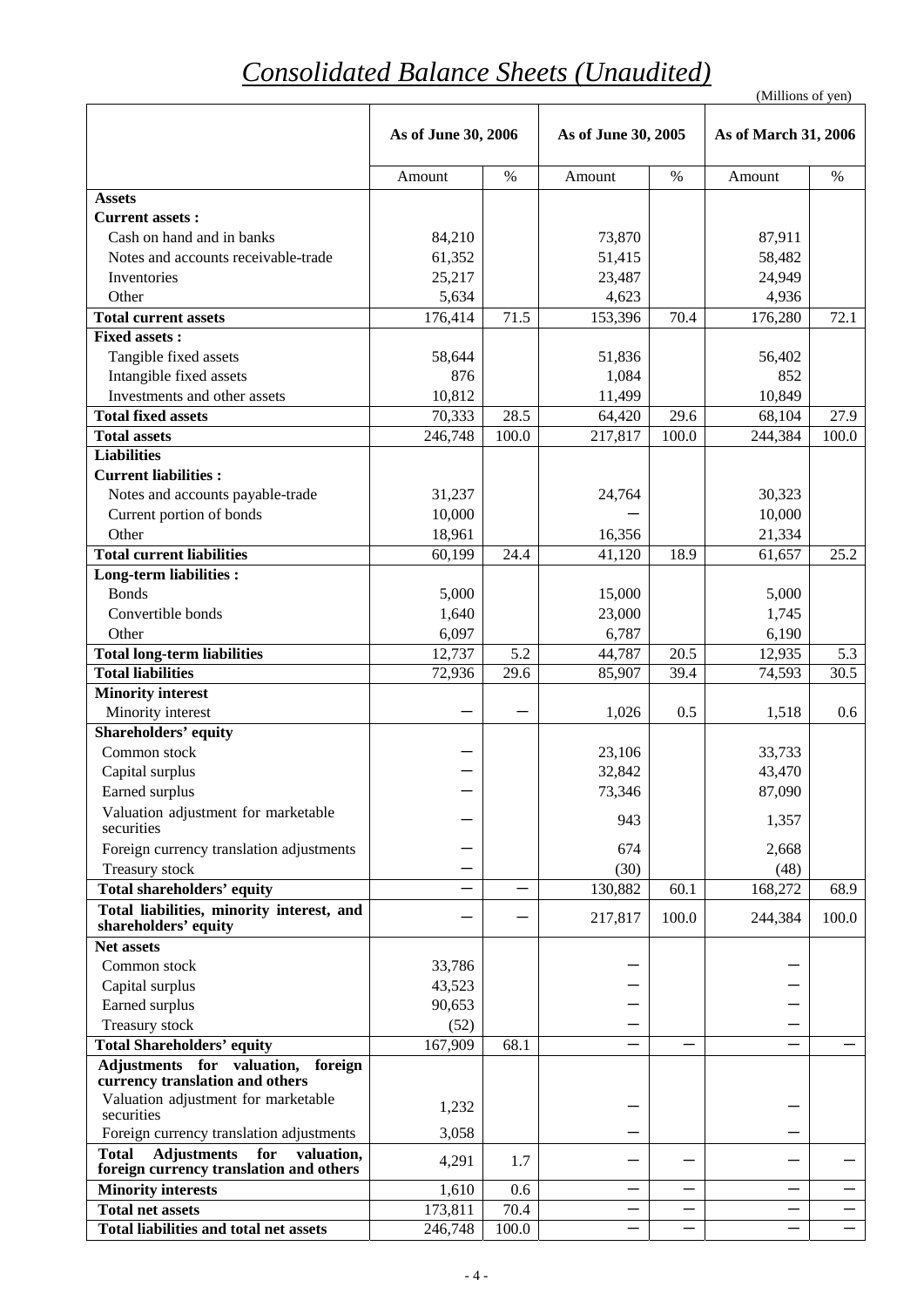# *Consolidated Statements of Income (Unaudited)*

| Consolidated Statements of Income (Ondiality)               |                                             |       |                                             |       | (Millions of yen)                           |       |
|-------------------------------------------------------------|---------------------------------------------|-------|---------------------------------------------|-------|---------------------------------------------|-------|
|                                                             | For the three months<br>ended June 30, 2006 |       | For the three months<br>ended June 30, 2005 |       | For the year ended<br><b>March 31, 2006</b> |       |
|                                                             | Amount                                      | $\%$  | Amount                                      | $\%$  | Amount                                      | $\%$  |
| Net sales                                                   | 44,612                                      | 100.0 | 36,988                                      | 100.0 | 158,412                                     | 100.0 |
| Cost of sales                                               | 27,498                                      | 61.6  | 23,254                                      | 62.9  | 100,490                                     | 63.4  |
| <b>Gross profit</b>                                         | 17,114                                      | 38.4  | 13,734                                      | 37.1  | 57,921                                      | 36.6  |
| Sales, general and administrative expenses                  | 8,047                                       | 18.1  | 7,224                                       | 19.5  | 30,841                                      | 19.5  |
| <b>Operating income</b>                                     | 9,066                                       | 20.3  | 6,509                                       | 17.6  | 27,079                                      | 17.1  |
| Non-operating income                                        | 665                                         | 1.5   | 552                                         | 1.5   | 2,898                                       | 1.8   |
| Non-operating expenses                                      | 132                                         | 0.3   | 106                                         | 0.3   | 371                                         | 0.2   |
| <b>Ordinary income</b>                                      | 9,599                                       | 21.5  | 6,954                                       | 18.8  | 29,606                                      | 18.7  |
| Extraordinary income                                        | 1                                           | 0.0   | 333                                         | 0.9   | 2,715                                       | 1.7   |
| <b>Extraordinary</b> loss                                   | 78                                          | 0.2   | 1,157                                       | 3.2   | 1,755                                       | 1.1   |
| Income before income taxes and minority<br>interest         | 9,523                                       | 21.3  | 6,130                                       | 16.5  | 30,565                                      | 19.3  |
| Income taxes and other                                      | 3,751                                       | 8.4   | 2,503                                       | 6.8   | 11,636                                      | 7.4   |
| Minority interest in income of consolidated<br>subsidiaries | 82                                          | 0.2   | 47                                          | 0.1   | 345                                         | 0.2   |
| Net income                                                  | 5,689                                       | 12.7  | 3,578                                       | 9.6   | 18,584                                      | 11.7  |